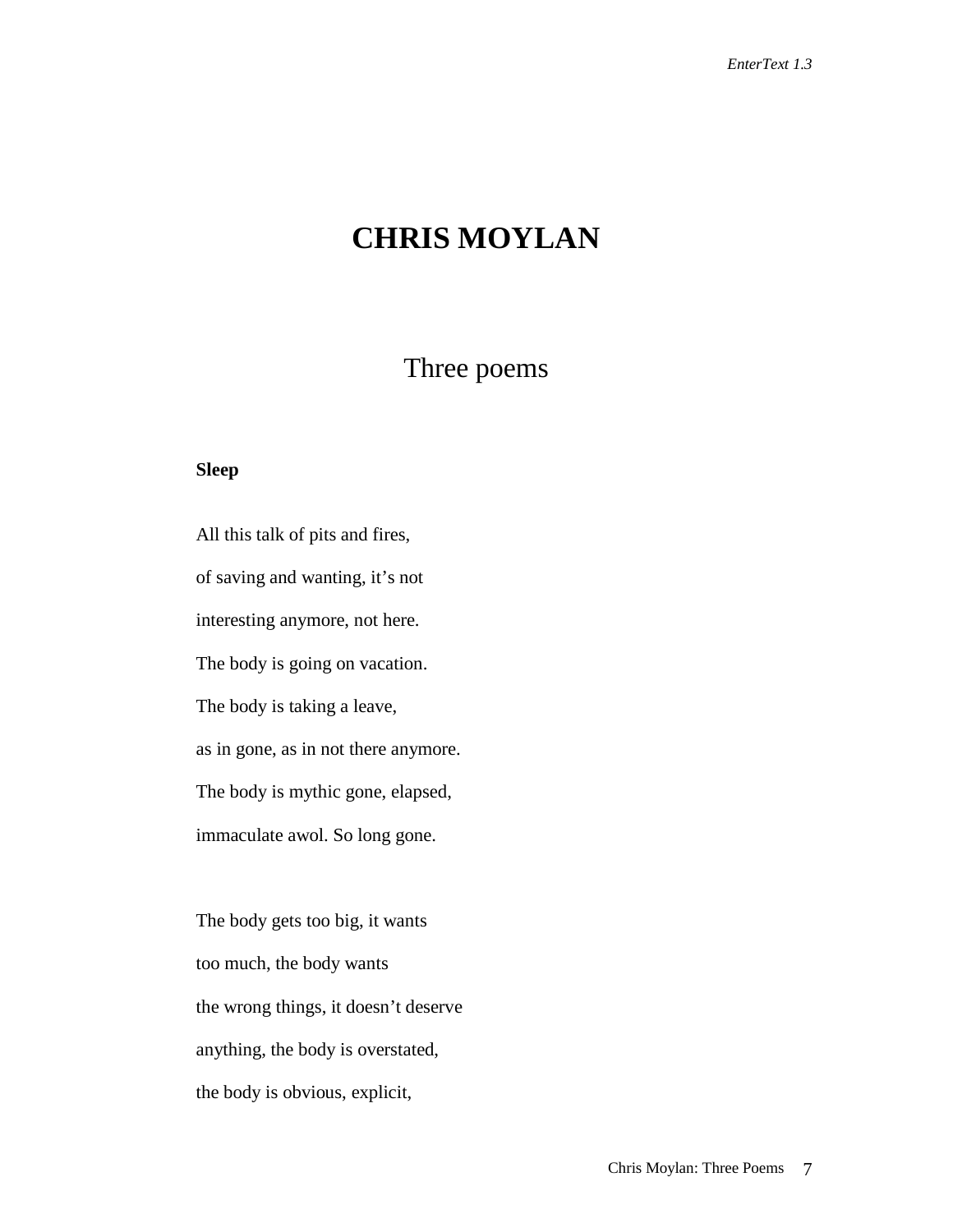graphic, frontal, and worse. The body is gone. That's all. That should be enough.

The body is nobody, then, and never was. The body is nobody now and always is. The body has a new attitude. Don't take it personally. Don't take it anyhow or anywhere, don't leave it. Don't give it any mind. The body is not there.

The body is a word, that's all. It's all trees and forest, now, it's all leaves and grass. The breeze makes a soft, shivering sound, it's shaking off what does not belong the body in the grass, the body in the scene. The body is making

A pass at the extreme and the absolute, the body at the centre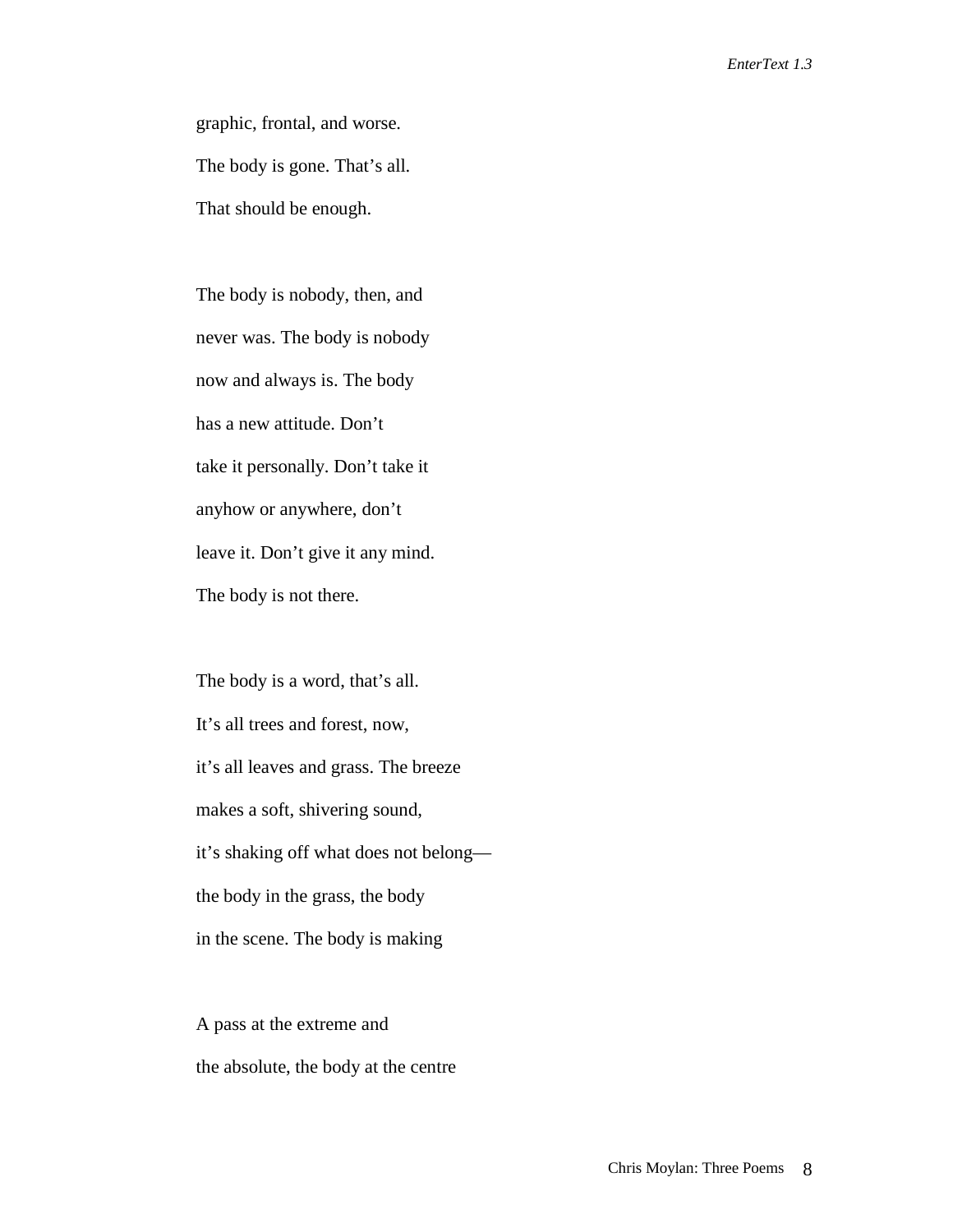of everything—the grass, the green, the scene, the sky—the body is leaving, the body is saying goodbye. The body is drifting down and going to sleep now.

Calligraphy without text, now not zen or tao. Modesty's work -in-progress flourish, that mostly watery figure wound and stretched through never and ever to what, promptly, it is anyway—is gone. The body is gone, withdrawn, impeccably absent. And gone

Asleep? The body is gone. Forgotten, lost, and gone. No consolation, no help, no body. No ache, no sting, no body, no pits, no fires, no wants, no desires, no body. Just this, is all. Just this—no ache, no sting. Just this. No want. Just this.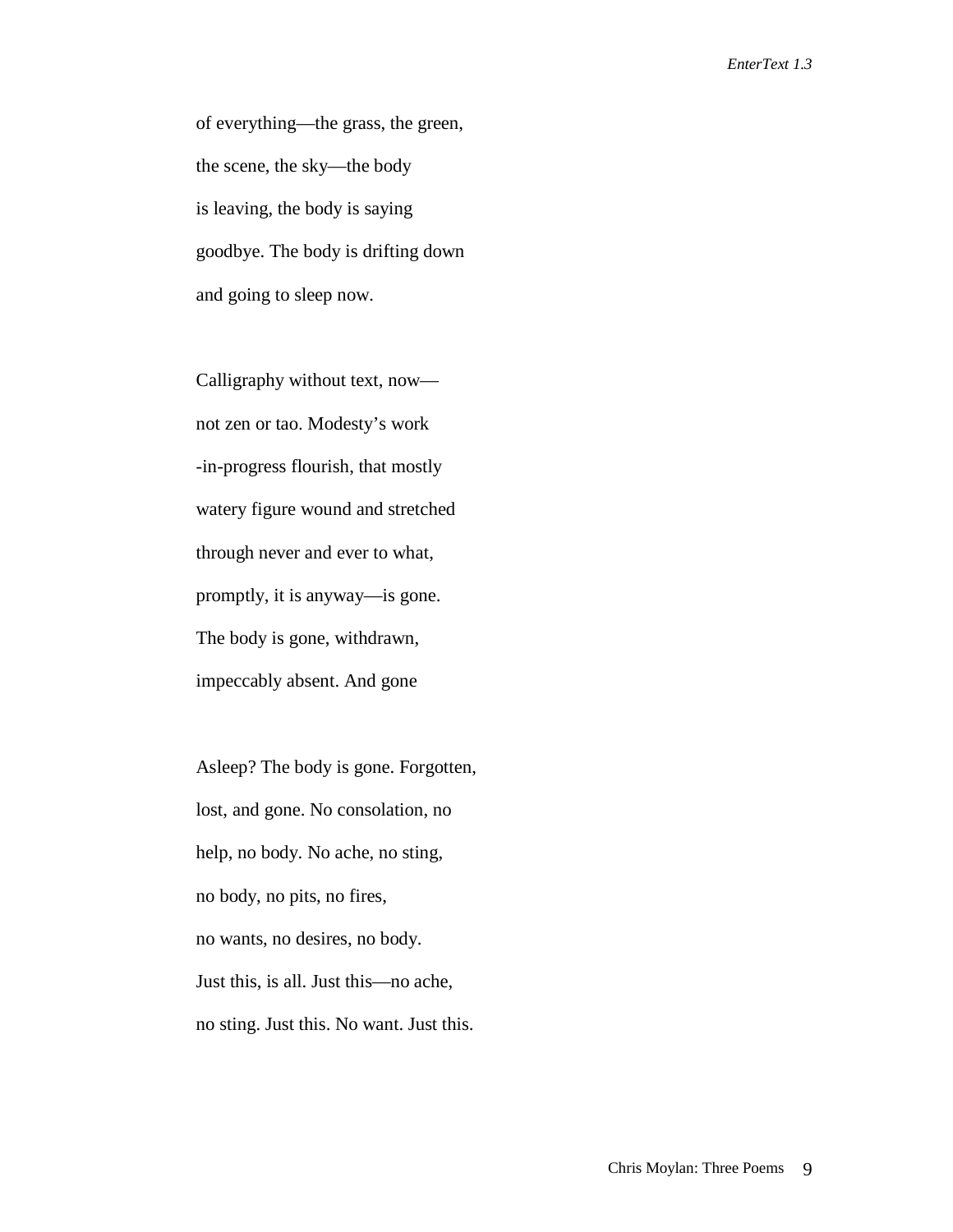Just what? Just rest, all the rest, in darkness, in sleep, in quiet, in peace, just rest, in nothingness, in sleep, in sleep, awaiting the dream that justifies the shock of sudden breath. Our Lover is jealous and never far…

### **After Clausewitz**

A serious means to a serious end, never absolute, never an isolated act, never a single, instantaneous blow. With the utmost use of force, utmost exertion, dream becomes art, art becomes knowledge. Knowledge then, becomes simple, if not, at the same time, very easy. (How

to wash your hands, how to tie your shoes, how to connect the dots, how to take them apart again, how to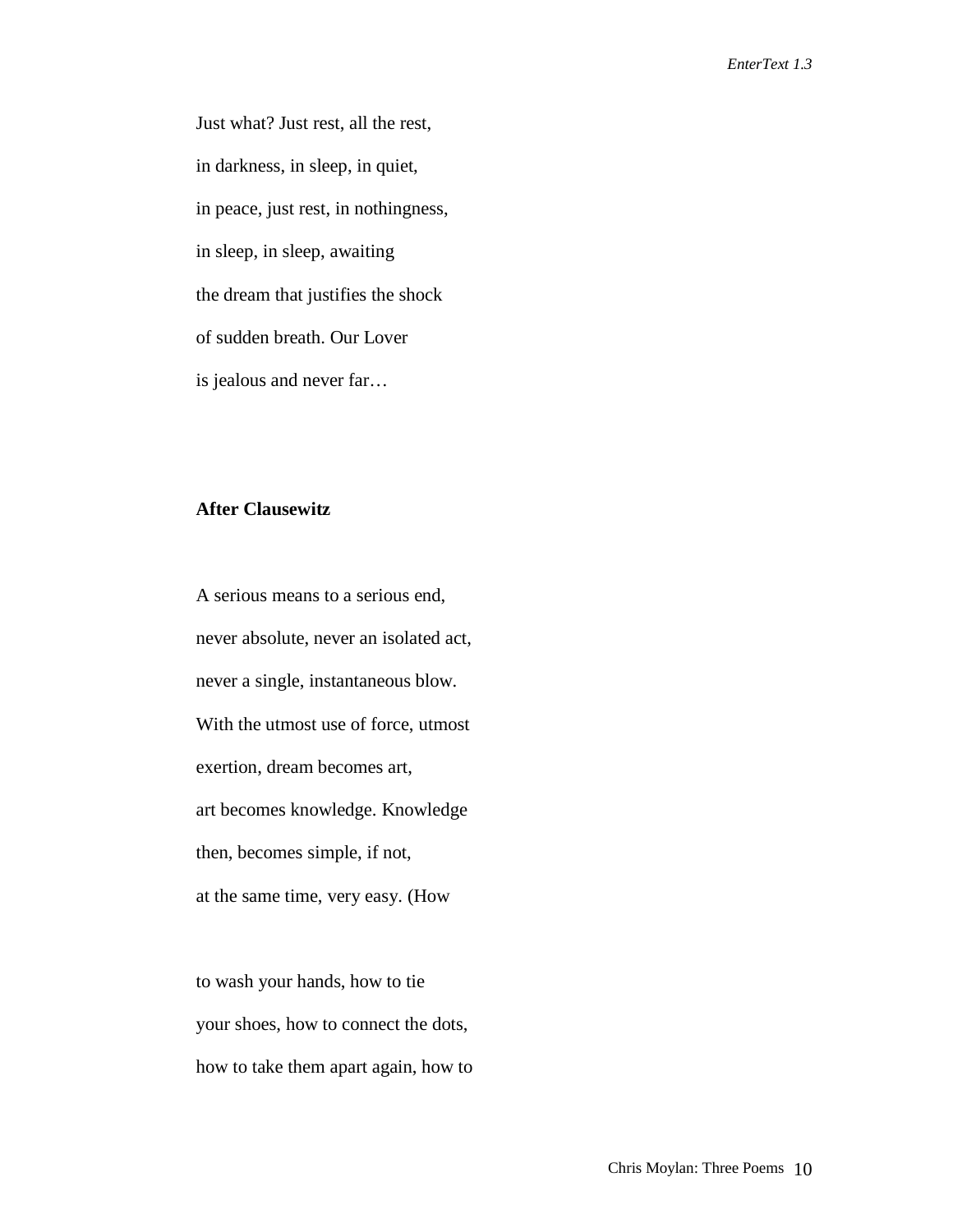explain what happened to you, how not to explain what happened to you, how to make unwarranted conclusions when the occasion requires, how not to make unwarranted conclusions.)

And positive theory is impossible. In war, the probabilities of real life take the place of the extreme and the absolute. In dreams, the probabilities of real life take place in the extreme and the absolute. That is, in extremes, the probabilities of dreams take the place of real life and in love the probabilities

of the extreme and the absolute make war (how to follow through, how to hold back, how to snap to, how to sag, how to close your lips, how to open her lips—how to fork the cash, how to tuck it back, how to separate, how to clash, how to coordinate, how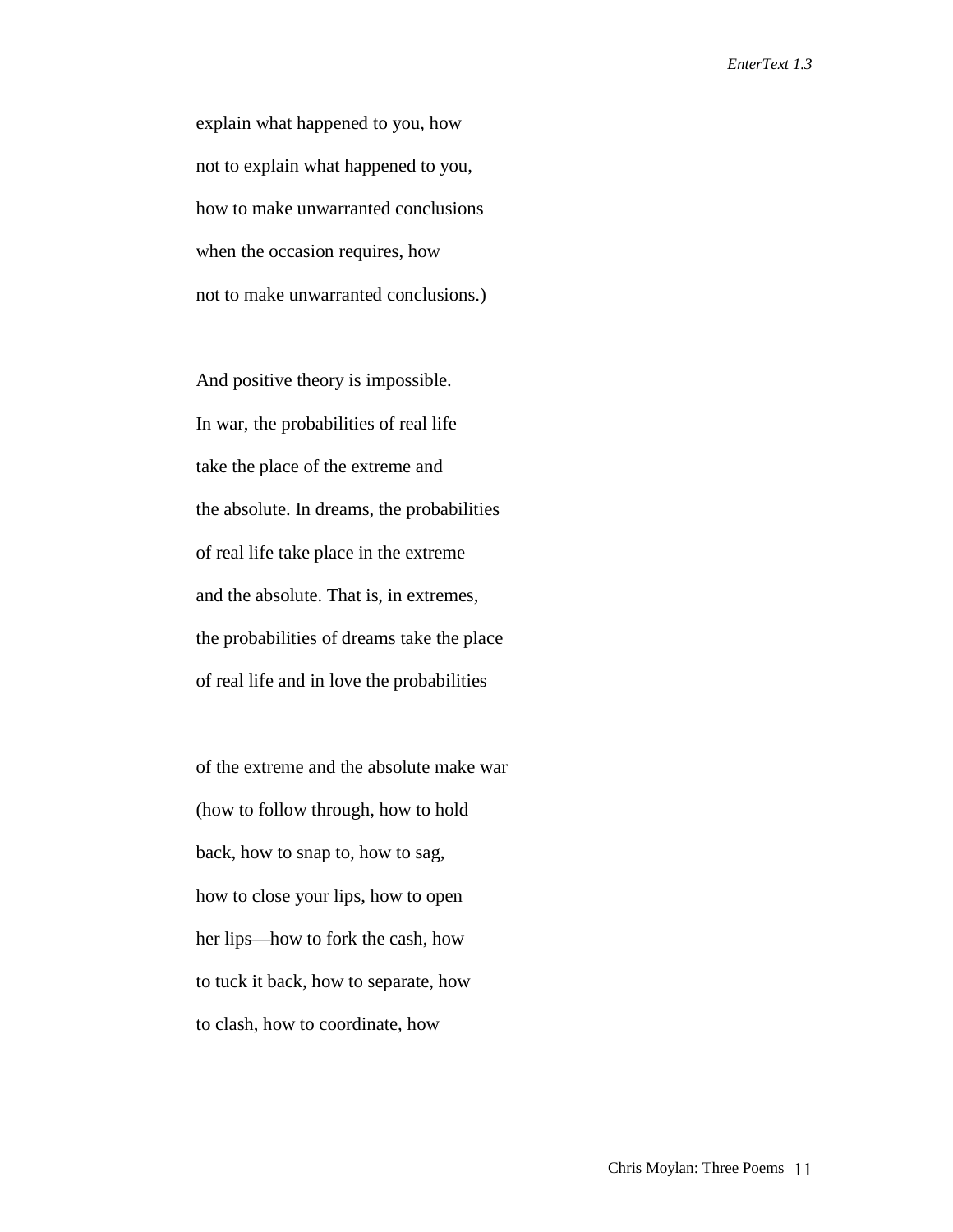to clash.) In life, in love, in bed… Was it violence, or the lack of it one regrets…Love is diplomacy by other means—the one thing Clausewitz said that anyone can remember, or was it, love is sex by other means? What was it he said? In the next life,

in the never ending future, love will make all this clear. Or maybe that woman, cell phone to her ear, butting the incongruous down the walk, is receiving the word even now and she will make all things clear, slipping news under doors and windows like Chinese takeout menus. Maybe.

Maybe not. A serious means to a serious end, a serious end? a serious means? Milkmen, firemen, and postmen and all the ladies of the Bell Epoque are marching down the sidewalk, grim-faced and starved, in a fresh effort towards an extreme…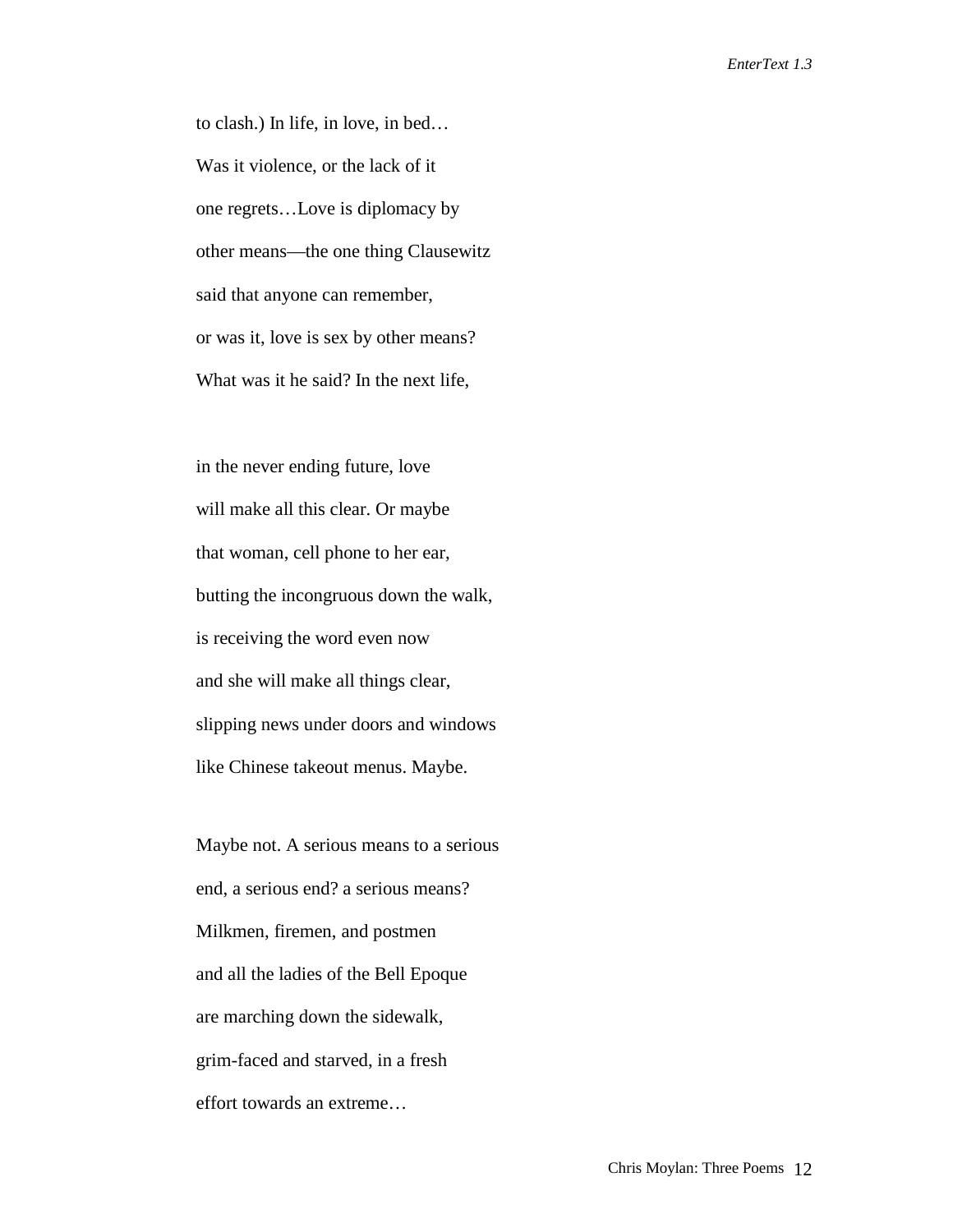## **Learn**

After the anatomy of angels, the anatomy of pleasures, after pleasures, the anatomy of silence, after silence, silence, after silence… Learn to praise in a new language, or no language, no words, acquiring terms where and how one finds them read from right to left, or upside down, read letters of flange or hail or shaken glass, read in a new body, with a new name, or with no body, and no name, just a voice, and this speaking softly, words slipping from sense like ice from a windowpane. After the sacrifice, decipher blood before it marks the page. After the wanderings in the archive of pleasures learn to deviate, to make unwarranted conclusions when the occasion requires, or make